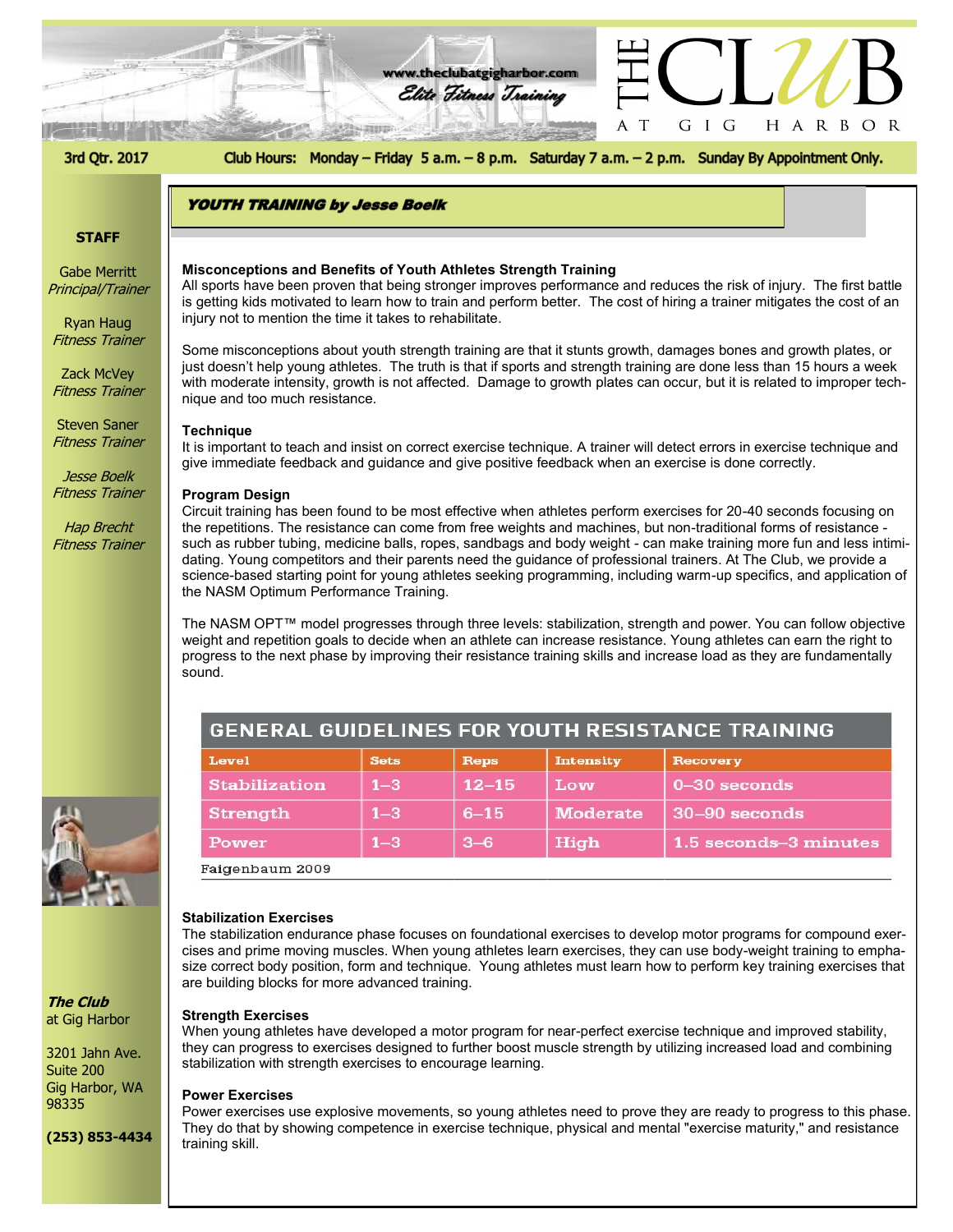**BAD HABITS ARE GOAL KILLERS by Zack McVey** 

For the most part, your trainers at The Club are very positive people; we love our clients and have their best interest at heart. Sometimes that means a little dose of tough love! It's time to examine some behaviors that we continue to come across that are at best goal deflating and at worst damaging to your body. Take the time to evaluate your own progress and give yourself an honest assessment as to which of these, if not several are getting in your way. As always, consult your trainer for assistance if needed.

### Stop avoiding carbs/ fad dieting

I thought this one was gone for good, but it continues to come back to haunt us. You need carbs for energy and to exercise. Carbs are great for your body. It's more about how much you're taking in, how you are utilizing them, and what source you are getting them from. Carb free weight-loss attempts are inherently unsustainable in their approach. The biggest problem begins once these programs cease and the previous poor eating habits resume, causing a regression back to square one. Stop looking at dieting as a quick fix and see eating healthy as a lifestyle and a habit that carries on for life.

# Stop showing up late

Huge pet peeve for trainers. When people show up late, they don't warm up properly which leaves them much more prone to injury which is much more likely to disable you from working out altogether. Obviously a huge goal killer. Take responsibility for showing up on time and getting in a proper warm up and stretch before you train. Your body and trainer will thank you for it!

Stop thinking household chores are forms of exercise

There is a big difference between staying active and exercise. It's great that you mowed your lawn or walked your dog, but realize that you never got your heartrate up or put enough stress on your body to be considered exercise. Sure it's much better than laying on the couch, but you can't substitute pulling weeds for your 45 minutes of cardio and expect to get the same results. Get to the gym!

# Stop Binge drinking

You know who you are. Having a couple drinks here and there is no problem, everyone deserves to have a good time. However, there are those who look at drinking as more of a profession than a past time, and it isn't doing your waist line any favors. Alcohol is filled with high sugar, high carbs, and empty calories. If your goal is to burn body fat, alcohol is your worst enemy. Put the bottle down to start taking your goals seriously and lose the beer belly or wine pooch!

# Stop skipping stretching

Tight back? Sore knees? Aching shoulders? Most of these problems can be solved by a strict and consistent regimen of stretching and foam rolling. It may not be as cool as bicep curls or dead lifting, but it'll sure help your posture and injury prevention. If you don't stretch, you should expect some form of injury to occur along your exercise journey, just make time for it! Also, don't forget that we do offer multiple times for stretch class.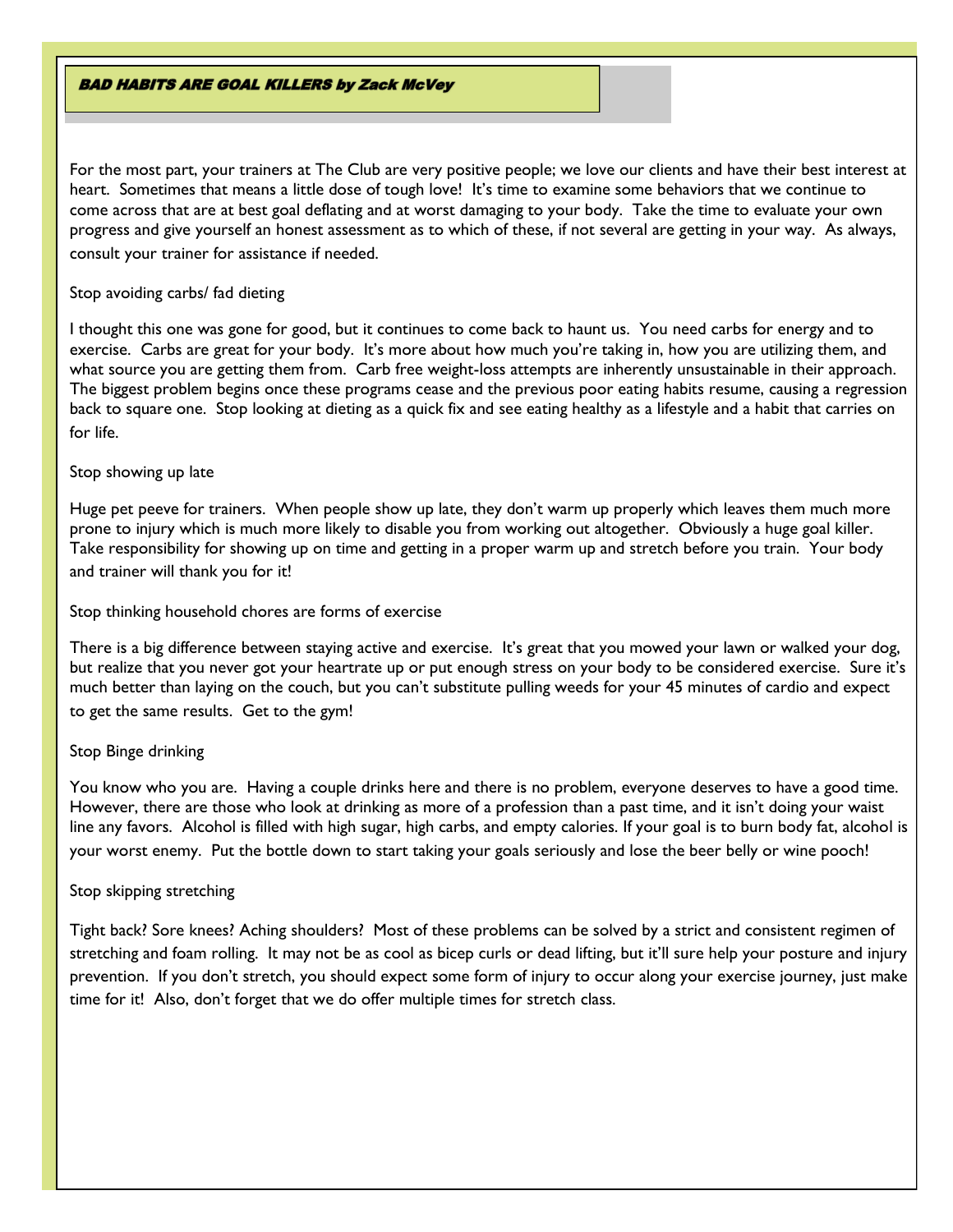**DON'T DITCH GLUTEN by Ryan Haug** 

Gluten is a protein mainly found in wheat, barley, and rye, as well as baked goods and other foods that contain these cereals. People with celiac disease- an autoimmune disorder affecting at least 3 million people in the United States, avoid gluten because their immune system responds to it by attacking the small intestine. Also CHD (coronary heart disease) becomes a major risk factor in people with celiac disease because of the increased inflammation in the arteries triggered be the intolerance to gluten.

However, more and more people are adopting a gluten free diet, despite its health benefits being unclear. In fact, some nutritionists advise against avoiding gluten. Instead, they recommend a well-balanced diet that includes fruit and vegetables, as well as whole-grain wheat, which are heart healthy and other foods containing gluten.

A gluten-free diet excludes foods that contain gluten - a protein found in wheat, barley, and rye, as well as the byproducts of these grains. Rice flour is a common substitute for gluten in many gluten-free products. Studies have found that rice flour can contain bioaccumulate arsenic, mercury, and other potentially harmful toxic metals from water, soil, or fertilizers. Exposure to these metals has been associated with increased risk of cardiovascular disease, cancer, and other diseases.

Before starting a gluten-free diet you should consult a doctor to pin point your sensitivity to gluten or diagnose the potential for celiac disease. Any major change to your diet should be done in a discipline manner, so have all the information beforehand when choosing your strategy on how to improve your eating habits.

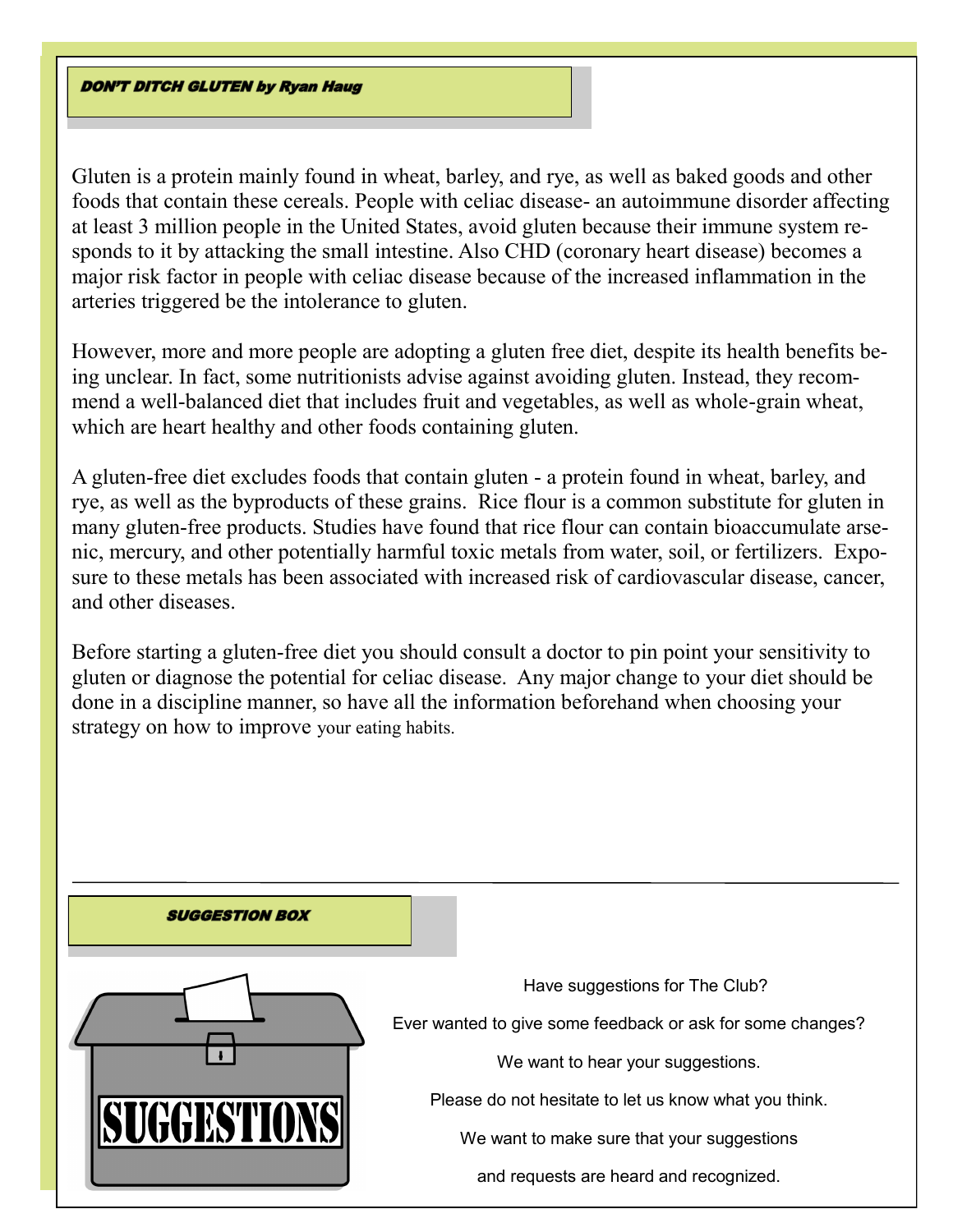### **4 STAGES OF A BASIC WARM UP by Gabe Merritt**

Most of us are used to just doing a quick 3-5 minute warm up and jumping right into our intense workout. Slow down and take your time warming up your body. Not only will your risk of injury diminish, but your body will respond with a higher level of performance throughout your workout.

## **Stage 1: Mobilization and Soft Tissue Repair (5 minutes)**

Mobilization exercises consist of gently and progressively moving each major joint in the body through their available range of movement. Completing each of these for a mere 5 – 10 seconds per movement will serve to gently increase the temperature of all the soft tissues in the body such as muscles, tendons, ligaments and fascia. This is also where we should stimulate your soft tissue by foam rolling. Depending on what you are working on that day, your foam rolling may take more or less time to properly simulate.

### S**tage 2: Pulse-Raise** (**5 minutes)**

You are now ready to move on to what most people would probably consider a traditional warm-up. Do some light cardio in order for to get your heart rate up and your body temperature raised. This is important for one obvious reason; the prevention of injury. If a muscle and tendon can elongate when subjected to loading, it won't snap, plus it will store and release energy back to the exerciser making the workout more energy efficient.

### **Stage 3: Dynamic Stretch and Movement-Based Flexibility** (**5 minutes)**

The purpose of this stage of your warm-up is to actively stretch your muscles and take them to the lengths they will experience in the workout. The emphasis here is on "active" or "dynamic" stretching where you are continuously moving. Rhythmical or active movements that take all of the major joints through a full range of movement are initiated by the nervous system.

## **Stage 4: Movement Practice (5 minutes)**

The final phase of your warm-up should consist of warming up with light weight and taking slow reps. The same movements to be performed in your workout, but completed at a slightly lower intensity and velocity. Smooth and coordinated movements rely upon the correct muscles working at the correct times, in the correct sequence and with the correct amount of force and velocity. If it has not become clear already, our bodies move in many directions or "planes of movement."

A proper warm up should take at leased 20 minutes to fully warm up your soft tissue, get your heart rate up, and get your joints flexible enough to start pushing safety. Think about this next time you walk in the door 5 minutes after your session begins and ask to skip your workout. If you have questions about your warm up, please don't hesitate to ask your trainer for suggestions.



# **Join us for BOOTCAMP**

### **SATURDAY MORNING 8 a.m. to 9 a.m.**

Why boot camp? Well, at *The Club*, we are always looking at different ways to help you achieve your health and fitness goals. Our workouts will work your entire body, increasing endurance, burning calories, and improving your overall health.

**Boot Camp at** *The Club* **is FREE for everyone, not just members, so bring a friend along for the fun!**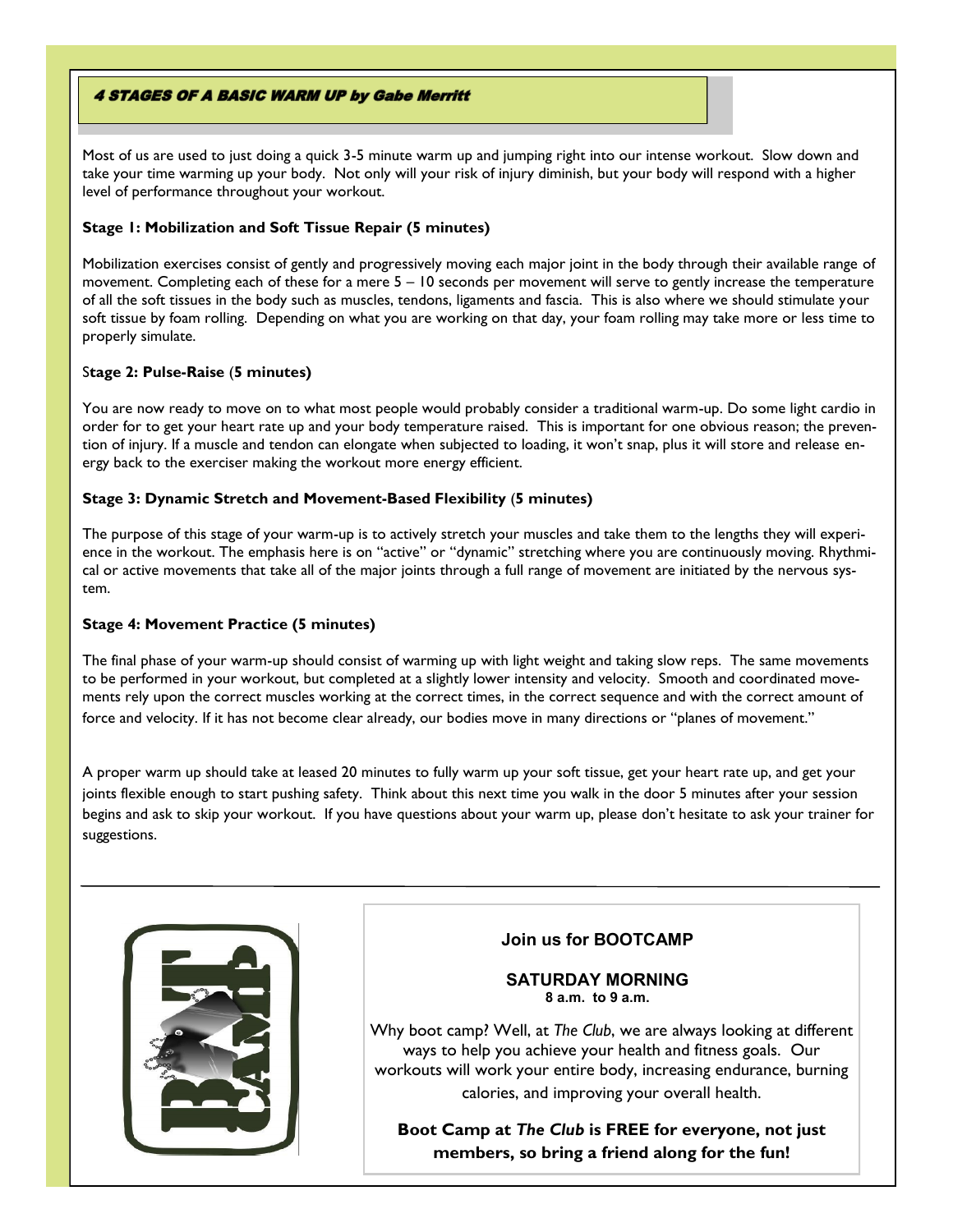#### **TRIGGER POINTS by Steven Saner**

If you've trained at The Club more than once, chances are your trainer has tortured you with something like a foam roller or massage ball during your workout. Despite what you may think, we are not using these tools purely for our evil enjoyment, we are really trying to help your body function properly and feel better. The technical term for what we're doing is "myofascial release". The word myofascial means muscle tissue (myo) and the connective tissue in and around it (fascia). While performing myofascial release, you may also notice knots or bumps that can be very painful when pressure is applied. These "knots" are actually hypersensitive adhesions within your muscle or fascia, called trigger points.

So how do these trigger points form? Usually they are a result of some sort of trauma to the muscle and tissue of your body that causes inflammation. Common types of trauma that can result in trigger points are direct injury from a blow or other accident, repetitive movements (like using a computer or handheld device), and overexerting certain body parts. Trigger points can also be caused by inactivity (laying or sitting too much) and continual poor posture. Once inflammation is created, our bodies' pain receptors are activated which initiates a protective mechanism that increases muscle tension and eventually results in a trigger point.

Well, there's the bad news, but the good news is there are things you can do to reverse the damage. Treatment for trigger points includes therapy for the specific tissue that has already been impacted, as well as correction of the initial cause. The goal of trigger point therapy is to apply pressure to the area to increase blood flow and "break up" the myofascial adhesions, which will allow the tissue to "release" and then be lengthened through stretching techniques. There are varieties of tools that can be used for this depending on the location or severity of the trigger point. Here at The Club we could use a foam roller, medicine ball, lacrosse ball, or the "Hypersphere", which enhances the treatment with vibration. In addition to trigger point therapy, it is necessary to identify the trauma, movement, or inactivity that originally caused the trigger point to form so that you can prevent it from getting worse and avoid the formation of new trigger points.

This treatment for trigger points will work, but only when performed frequently. In most cases it must be done daily to see any significant results. Along with frequent treatment, remember to try different tools. Don't be afraid to ask your trainer for help, if they aren't doing this already. Although the treatment might not be fun, it will pay off in the end.



# **Join us for BOOTCAMP**

#### **SATURDAY MORNING 8 a.m. to 9 a.m.**

Why boot camp? Well, at *The Club*, we are always looking at different ways to help you achieve your health and fitness goals. Our workouts will work your entire body, increasing endurance, burning calories, and improving your overall health.

**Boot Camp at** *The Club* **is FREE for everyone, not just members, so bring a friend along for the fun!**